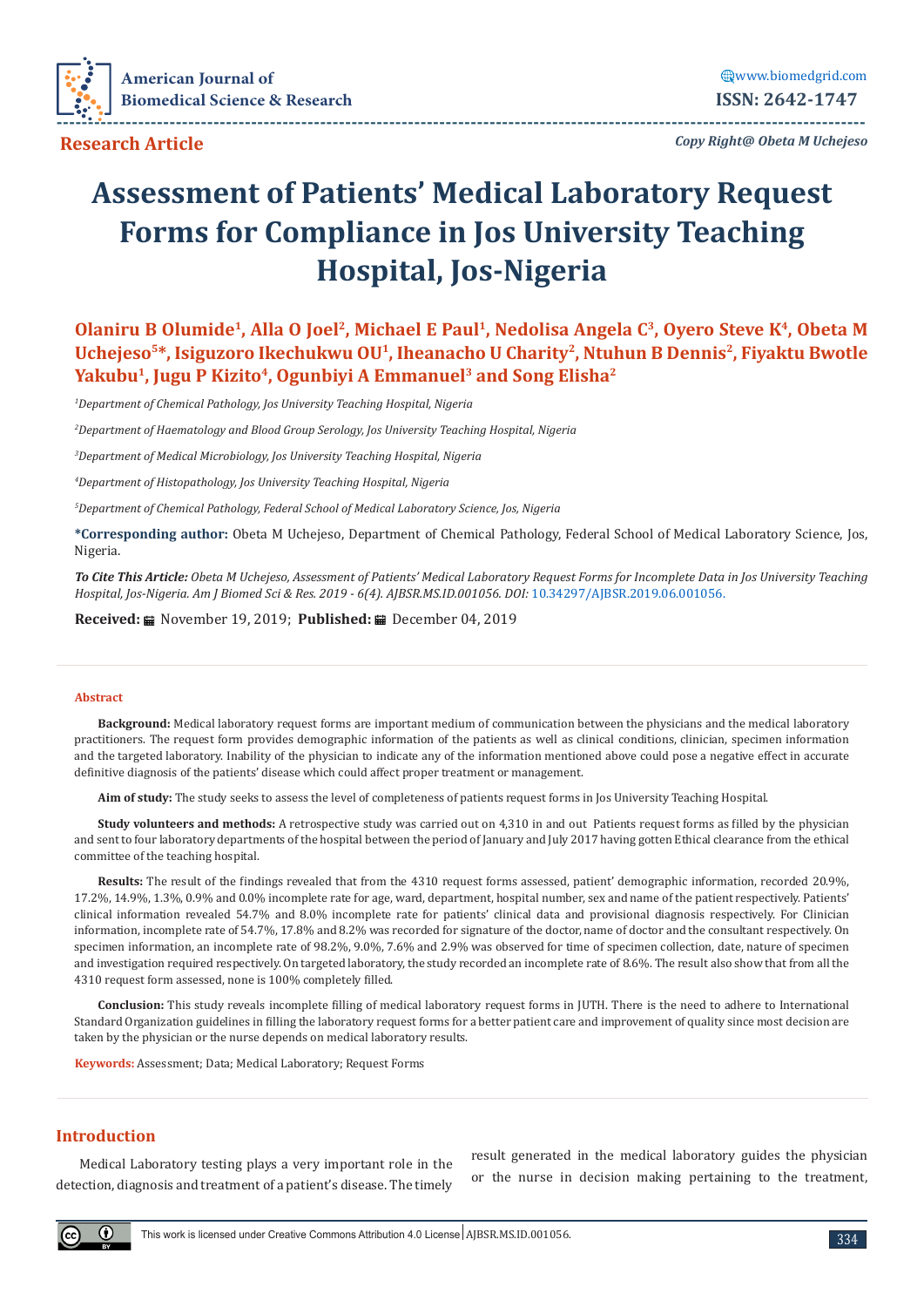discharge and/ or the management options for a patient [1, 2]. An estimated 60-70% of all decisions regarding a patients' diagnosis and treatment, hospital admission and discharge are based on the medical laboratory results [3]. In a hospital setting, patients' medical laboratory tests are conducted based on request made on a medical laboratory request form filled by the Physician or the Nurse in some cases [4]. The medical laboratory request form in the Jos University Teaching Hospital's contains demographic information such as patients' full name, Age, Sex, Hospital Number, Specimen,

Tribe, Ward, Department, Clinical Data, Provisional Diagnosis, Investigation Required, Date, and Time of sample Collection, Consultant's Name, Name and Signature of the Doctor. Research has it that most medical laboratory errors emanate from the preanalytical phase of diagnosis [5]. Among these, is filling of medical laboratory request forms, where adequate information provided plays a vital role in the definitive diagnosis thereby encouraging quality management system and international standard (Figure 1).



The inability of the Doctor to indicate any of the information above could pose a negative effect in accurate definitive diagnosis of the patient's disease and could affect proper treatment or management [6].

This study therefore seeks to assess the level of completeness of patients' medical laboratory request forms in Jos University Teaching Hospital, since there has been no study on the trend of incompletely filled patients' medical laboratory request forms in the tertiary hospital.

## **Materials and Methodology**

This research was carried out on 4,310 in and out patient request forms which had been filled by the physicians and sent to any of the four components of medical laboratory department of Jos University Teaching Hospital (JUTH), a 500 bed tertiary hospital in Jos, the Plateau state capital in north central Nigeria. JUTH provides a measure of emergency, inpatient and outpatient services. These include medical, surgical, laboratory, emergency/ trauma, obstetrical, gynaecological, and paediatric services. This retrospective study was carried out on request forms received in the medical laboratories between the period of January and July 2017. Sixteen variables including patients' full Name, Age, Sex, Hospital Number, Tribe, Ward, Department, Clinical Data, Provisional Diagnosis, specimen, Investigation Required, Date, Time of sample Collection, Consultant's Name, Name and Signature of the Doctor were assessed in all the randomly retrieved request forms in each of the laboratory and were analysed using SPSS version 21 computer programme. Ethical approval was sought and gotten from the ethical committee of Jos University Teaching Hospital.

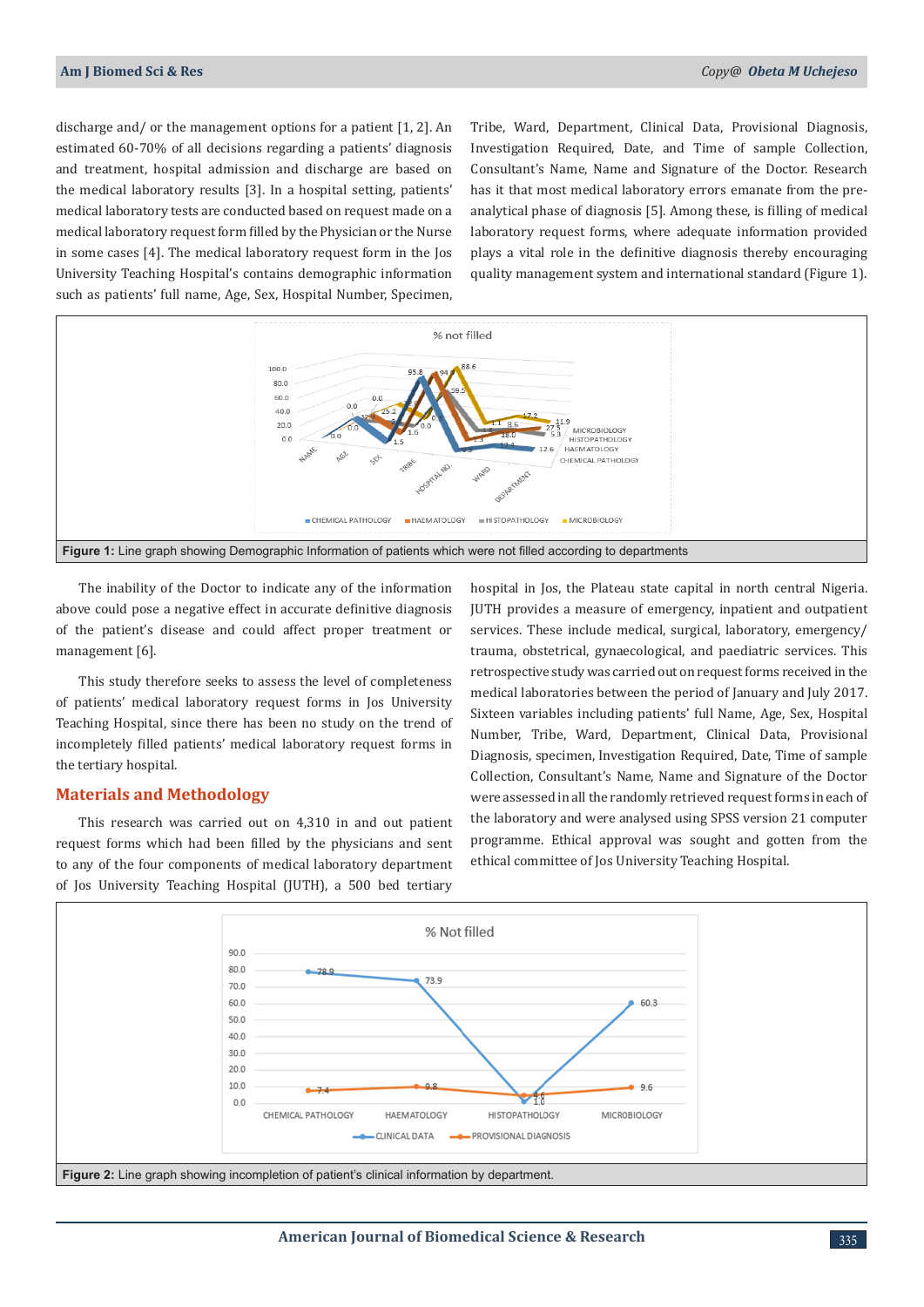# **Result**

The table below revealed that following the study of the extent of incompletion of data in patients' laboratory request forms, demographic information in the request form which comprises of name of the patient had an 100% completion in all the four (4) laboratories. Data acquired from age revealed that the incompletion rate in Chemical pathology was 32.9%, Haematology was 25%, Histopathology was 2.3%, and Microbiology was 22%. In regard to gender, Chemical pathology had an incompletion rate of 1.5%, Haematology had 2%, and Histopathology had 0% while Microbiology had 0.3% Figure 1. With respect to Tribe, Chemical pathology laboratory had an incomplete rate of 96%, Haematology had 94%, Microbiology had 89% and Histopathology had 59.5%. Result on the incompletion rate of Hospital number on the request form shown that Chemical pathology laboratory had an incomplete rate of 0.9%, Microbiology had 1%, Haematology with 1% and Histopathology with 1.8%. Incomplete rate on Ward of the patient revealed that Chemical pathology laboratory had 12%, Haematology had 18%, Histopathology 8.6% and Microbiology had 17%. As for the Department of the patient, the incomplete rate in Chemical pathology laboratory was 13%, Haematology was 28%, Histopathology was 5.2% and Microbiology was 12% (Table 1).

| Table 1: The percentage of incompleteness of parameters in patient's laboratory request forms in JUTH. |                    |                  |              |                    |
|--------------------------------------------------------------------------------------------------------|--------------------|------------------|--------------|--------------------|
| Parameter                                                                                              | <b>Departments</b> |                  |              |                    |
|                                                                                                        | Med. Micro         | Histopathology   | Haematology  | Chemical pathology |
| Demographic information                                                                                | % unfilled         | % unfilled       | % unfilled   | % unfilled         |
| Name                                                                                                   | $\mathbf{0}$       | $\mathbf{0}$     | $\mathbf{0}$ | $\mathbf{0}$       |
| Age                                                                                                    | 22                 | 2.3              | 25           | 32.9               |
| Sex                                                                                                    | 0.3                | $\mathbf{0}$     | 2            | 1.5                |
| Hospital Number                                                                                        | $\mathbf{1}$       | 1.8              | $\mathbf{1}$ | 0.9                |
| Tribe                                                                                                  | 89                 | 59.5             | 94           | 96                 |
| Ward                                                                                                   | 17                 | 8.6              | 18           | 12                 |
| Department                                                                                             | 12                 | 5.3              | 28           | 13                 |
| <b>Clinical Information</b>                                                                            |                    |                  |              |                    |
| Clinical Data                                                                                          | 60                 | $\mathbf{1}$     | 74           | 79                 |
| Provisional Diagnosis                                                                                  | 10                 | 4.6              | 10           | $\overline{7}$     |
| <b>Specimen Information</b>                                                                            |                    |                  |              |                    |
| Nature of Specimen                                                                                     | 8                  | 2                | 11           | 8                  |
| <b>Investigation Required</b>                                                                          | $\overline{2}$     | 6.6              | 2            | 0.7                |
| Date of collection                                                                                     | 5                  | 9                | 6            | 13                 |
| Time of Specimen Collection                                                                            | 100                | 95.3             | 99           | 99.3               |
| <b>Clinician Information</b>                                                                           |                    |                  |              |                    |
| Consultant's Name                                                                                      | 9                  | 2.8              | 12           | 8                  |
| Name of Doctor                                                                                         | 15                 | 31               | 15           | 11                 |
| Doctor's Signature                                                                                     | 43                 | 73               | 48           | 55                 |
| <b>Lab Information</b>                                                                                 |                    |                  |              |                    |
| Targeted Laboratory                                                                                    | 9                  | $\boldsymbol{0}$ | 15           | 9                  |

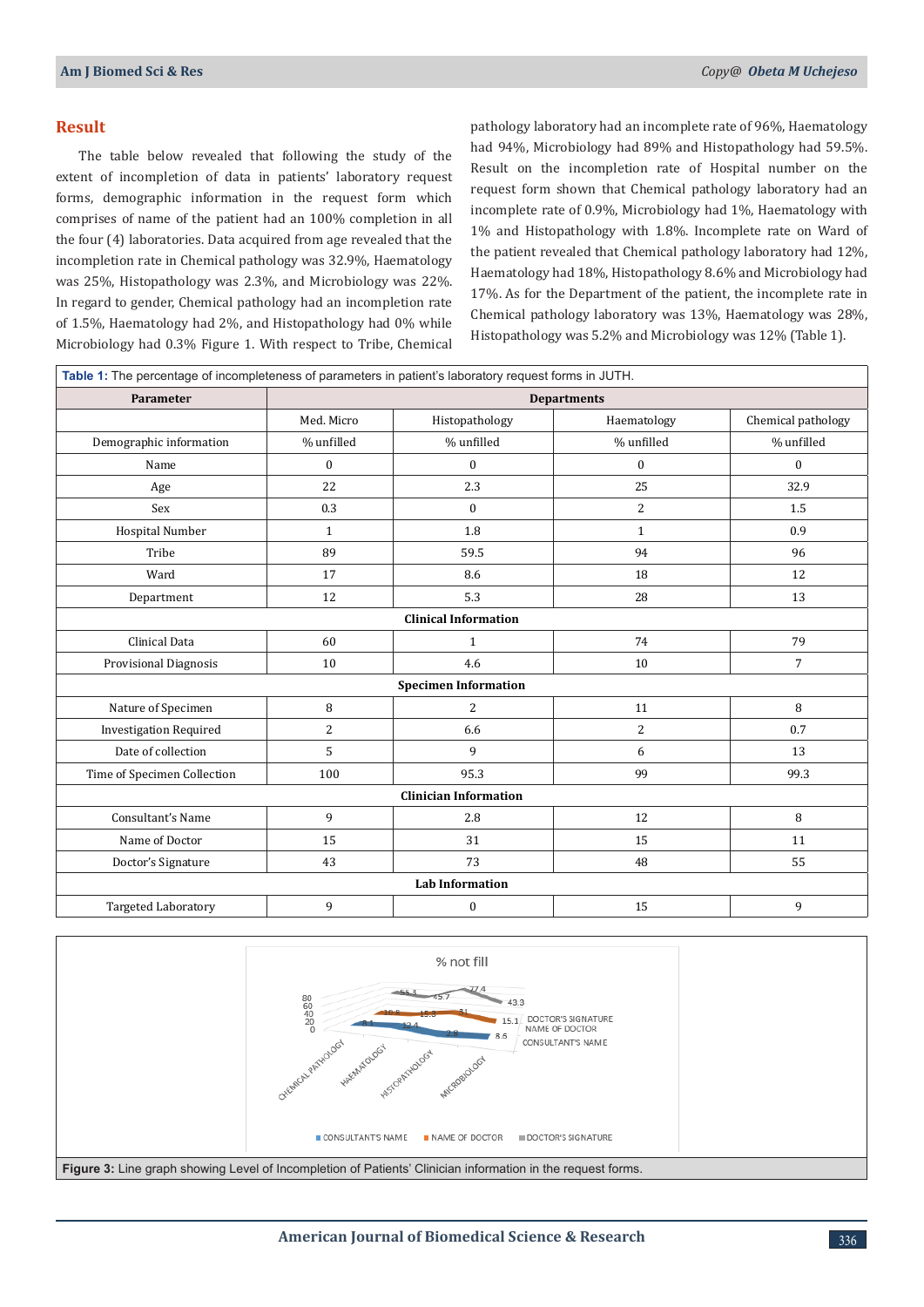For the result on clinical information, clinical data shows an incomplete rate of 60%, 1%, 74%, and 79% in Medical Microbiology, Histopathology, Haematology and Chemical Pathology Laboratory respectively. Provisional Diagnosis showed an incomplete rate of 10%, 4.6%, 10 and 7% for Microbiology, Histopathology, Haematology and Chemical Pathology Laboratory respectively Figure 2. The Table also shows the incompletion rate of patients' clinician information in the request form. On Consultant's name, the result revealed an incomplete rate of 9% in Microbiology Laboratory, 2.8% in Histopathology Laboratory, 12% in Haematology laboratory and 8% in Chemical pathology Laboratory. On the Incompletion rate of the name of doctor, the table shows an incomplete rate of 15%, 31%, 15% and 11% for Microbiology, Histopathology, Haematology and Chemical Pathology Laboratory respectively. Signature of the Doctor recorded 43% in Microbiology Laboratory, 73% in Histopathology, 48% in Haematology laboratory and 55% in Chemical Pathology Laboratory. On specimen information, the result on the table shows an incomplete rate of 8% for the nature of specimen in Microbiology laboratory, 2% in histopathology, 11% in Haematology laboratory, and 8% in Chemical Pathology Laboratory (Figure 3).

'Investigation required' shows and incomplete rate of 2%, 6.6%, 2% and 0.7% in Microbiology, Histopathology, Haematology and Chemical Pathology Laboratory respectively. Date of Specimen collection recorded and incomplete rate of 5% in Microbiology Laboratory, 9% in Histopathology, 6% in Haematology and 13% in Chemical Pathology Laboratory. Time of specimen collection revealed an incomplete rate of 100%, 95.3%, 99 and 99.3% in Medical Microbiology, Histopathology, Haematology and Chemical Pathology Laboratory respectively. On the 'Targeted Laboratory Information, It was observed that Chemical pathology laboratory had an incomplete rate of 9%, Haematology had 15%, Histopathology had 0% and Microbiology laboratory had 9%.

## **Discussion**

Accurate Laboratory diagnosis begins with proper and adequate filling of patient's laboratory request form by the physician or the nurse. It is in line with this reality that the International Organization for Standardization [7] for Medical Laboratories states that the laboratory test request form should contain sufficient information to identify the patient, the authorized requester as well as significant clinical information. This study was carried out to assess the level of incomplete data on the laboratory request forms sent to Haematology, Chemical Pathology, Medical Microbiology and Histopathology Department of the Jos University Teaching hospital, Plateau, Nigeria. The data revealed that of all the 4310 request form distributed, none is 100% completely filled; either one parameter is missing or the other. The study also reveals that of all the 4,310 laboratory forms assessed; only the name of the patients was completely filled in all the forms.

Our findings appear to be in accordance with similar studies conducted in other settings by Adegoke & Idowu, [8], Olayemi & Asiamah-Broni [6], Burton & Stephenson [9], in which only the name of the patients was completely filled, this is not startling because of the importance affix to a person's name in our society and it is also very likely that the sample would not be accepted by the laboratories if the patients name was absent. Hence, the requesters were subservient in filling the name in all the request forms. Oladiende and colleagues [10] observed that name of the patient and the name of the attending physician were completely filled in all the forms they analysed. Paingha & Ezenwa [11] revealed that the name of the patient and the investigation requested for were filled out in all the request form they evaluated.

### **Age**

We found out that 20.9% of the request forms evaluated did not have the age of the patient, this is a big challenge for proper research and epidemiological studies, apart from the fact that certain parameters have difference age ranges. This may be due to some clinicians lack of recognition of age as a prerequisite to accurate diagnosis Most often, many a clinician sees the age demography as an information to overlook in cases of emergency when samples are to be sent to the laboratory.

#### **Tribe**

85.1% of the request forms assessed did not have the tribe of the patients, and this is a serious problem to epidemiological studies and can hinder prompt intervention against diseases which are common among people from certain tribal divide.

## **Ward and Department**

17.2% and 14.9% of the request forms did not have the ward and the department of the patients respectively. This limitation is effectual in deterring the onward transmission of results of severe illnesses with critical values been that the laboratory users will spend time in searching for the patient's location within the hospital. Incompletely filled patient laboratory request forms contribute immensely to pre-analytical errors thereby hindering accurate analytical and post analytical procedures. Patients' demographic and clinical information are of essence, it aids in specimen identification and proper interpretation of result. In situation where samples from different patients have the same or similar names, other demographic such as tribe, hospital number, age, sex, are crucial in identifying and in sorting out the patient and the sample. Also reference ranges of certain parameters differs with age, sex and even location and tribe.

## **Clinical Data**

54.7% of the request forms assessed were without clinical data. This is far higher than that of Oladiende and co-workers [10] work with an incomplete error of 6.7% and that of the study conducted by Karunanandham et al. [12] which recorded an incomplete error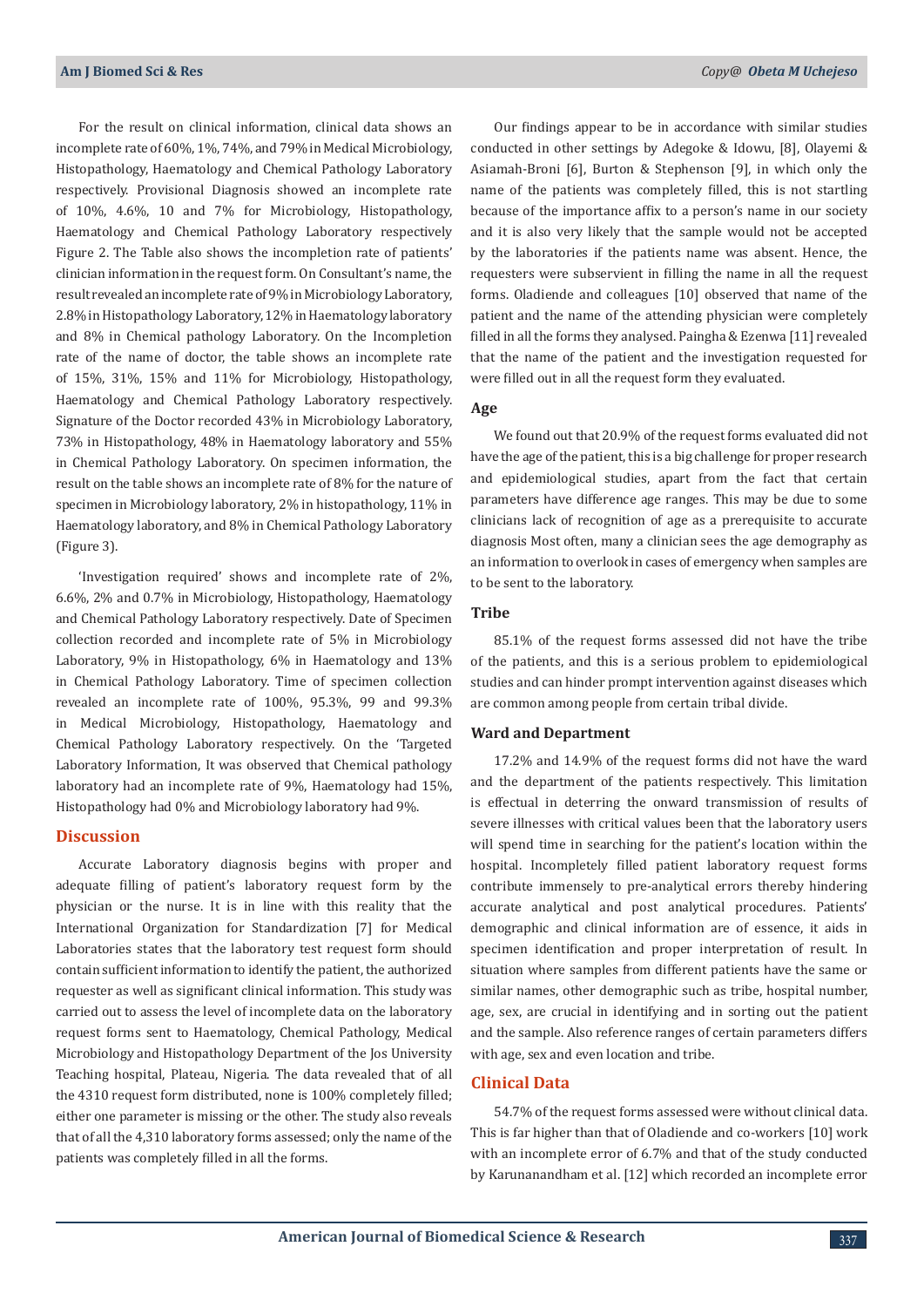of 46.7% and Nutt et al. [13] with an incomplete rate of 19.1%. This is however a little bit lower than that of the studies of Kapil et al. [14] with non- conformity of 57.80%. Inclusion of patient's clinical data in the laboratory request forms helps the laboratory users in several ways than one. It helps the laboratory users in putting the result of laboratory findings in the right perspective and to question laboratory interferences when unusual results are gotten. It also aids the Medical Laboratory Scientists in the interpretation of the outcome of investigations which helps in giving quick attention to dispatching of abnormally high or low value results. A quality and well filled clinical data also, reduces the repetition of test and cost.

## **Time of Specimen Collection**

98.2% of the assessed request forms did not have the time of specimen collection. This is a frightening figure owing to the importance this plays in laboratory diagnosis of certain parameters. The time of sample collection is vital in calculating the turnaround time (TAT) of test. Results of some laboratory investigations are time dependent as seen in glucose estimation. Time of specimen collection is also needed to resolve issues of ambiguous results which could be due to a prolonged time between the time of sample collection and the time of sample separation or analysis as often seen in arterial blood gas analysis, electrolytes estimation and pus cells in urine microscopy.

## **Conclusion**

In the assessment of incompleteness of medical laboratory forms in a tertiary hospital in Jos, the analysed data revealed that of all the 4310 request forms distributed, name of patients was 100% filled in the medical laboratory request forms assessed, while the parameter that was least filled is Time of Specimen Collection followed by Tribe. Chemical pathology and Haematology request forms recorded high incompleteness while request forms sent to Histopathology laboratory recorded High Completeness because they have better practicable guidelines for sample rejection on the basis of incompleteness of request forms. The prominent difficulty offered by incomplete request forms is the capacity to handicap proper definitive diagnosis in short-turn-around time thereby reducing the quality management system component of health practice score line in Jos University Teaching Hospital.

From this study, it is hereby recommended that:

a) There is the need to develop a laboratory quality and practicable guidelines for sample rejection on the basis of incompleteness of request forms.

b) There should be proper orientation/training by medical laboratory scientist to all new house officers and resident doctors on the imperative of proper filling of laboratory request forms.

c) There is a need to have an annual joint physician – medical laboratory staff conferences to deliberate on issues relating to

the duo in improving the standard and quality of laboratory results to enhance quality healthcare delivery to the patients.

d) Consultants should ensure that house officers and resident doctors under their supervision develop the habit of filling the request forms adequately.

e) Regular assessment of medical laboratory request forms should be carried out to improve the health care delivery [15].

f) Provision for patients and doctors phone number should be included in the request forms as this will enable the medical laboratory users to place a call on either the patient or the doctor's as the case may require.

## **Acknowledgement**

The following Medical Laboratory Scientists are highly acknowledged for assistance during the data gathering and sorting of medical laboratory request forms from their various departments: Antum Sanda, Emem Tom, Sarah Mwanse, Caroline Andrew, Zingdam Nanfa, Hangdap Samuel, Sati Tongyriang, Thamos Whi, Lois Daniel, Jonathan Dikop, Kwanmen Tracy and Dajan Wilfred.

## **References**

- 1. [Nitin Kaushik, Sol Green \(2014\) Pre-analytical errors: their impact and](https://www.ncbi.nlm.nih.gov/pubmed/24902378) [how to minimize them. Medical Laboratory Observer p. 3-5.](https://www.ncbi.nlm.nih.gov/pubmed/24902378)
- 2. Obeta MU, Maduka KM, Ofor IB, Ofojekwu NM. (2019) "Improving Quality and Cost Diminution in Modern Healthcare Delivery: The Role of the Medical Laboratory Scientists in Nigeria". International Journal of Business and Management Invention (IJBMI) 8(3): 8-19.
- 3. Mayo Clinic School of Health Science (2016) Medical Laboratory Sciences.
- 4. Hammerling J (2012) A review of medical errors in laboratory diagnostics and where we are today. Lab Med 43(2): 41-44.
- 5. [Lippi G, Becan-McBride K, Behulova D, Bowen R A, Church S, et al. \(2013\)](https://www.ncbi.nlm.nih.gov/pubmed/23072858) [Preanalytical quality improvement: In quality we trust. Clin Chem Lab](https://www.ncbi.nlm.nih.gov/pubmed/23072858) [Med 51\(1\): 229-241.](https://www.ncbi.nlm.nih.gov/pubmed/23072858)
- 6. [Olayemi E, Asiamah-Broni R \(2011\) Evaluation of request forms](https://www.ncbi.nlm.nih.gov/pmc/articles/PMC3201597/) [submitted to the haematology laboratory in a Ghanian Tertiary hospital.](https://www.ncbi.nlm.nih.gov/pmc/articles/PMC3201597/) [Pan African Medical Journal 33: 233-240.](https://www.ncbi.nlm.nih.gov/pmc/articles/PMC3201597/)
- 7. International Organization for Standardization. ISO 15189: Medical Laboratories-Particular requirement for Quality and Competence. Geneva: International Organization for Standardization.
- 8. Adegoke OA, Idowu AA, Jeje OA (2011) Incomplete laboratory request forms as a contributory factor to pre-analytical errors in a Nigerian teaching hospital. Afr J Biochem Res 14: 82-85.
- 9. [Burton JL, Stephenson TJ \(2001\) Are Clinician failing to supply adequate](https://jcp.bmj.com/content/54/10/806) [information when requesting a histopathological investigation? Journal](https://jcp.bmj.com/content/54/10/806) [of Clinical Pathology 54\(10\): 806.](https://jcp.bmj.com/content/54/10/806)
- 10. Oladiende BH, Omeregie R, Osakue EO, Onifade AO (2012) Evaluation of laboratory request forms for incomplete data at rural tertiary hospital in Nigeria. NZJ Med Lab 66(2): 39-41.
- 11. Paingha Joe Alagoa, Ezenwa Patrick Udoye (2015) Laboratory request forms – how well do Doctors fill them? A look at the Practice at the Niger Delta University Teaching Hospital, Okolobiri, Bayelsa State, Nigeria. The Nigerian Health Journal.